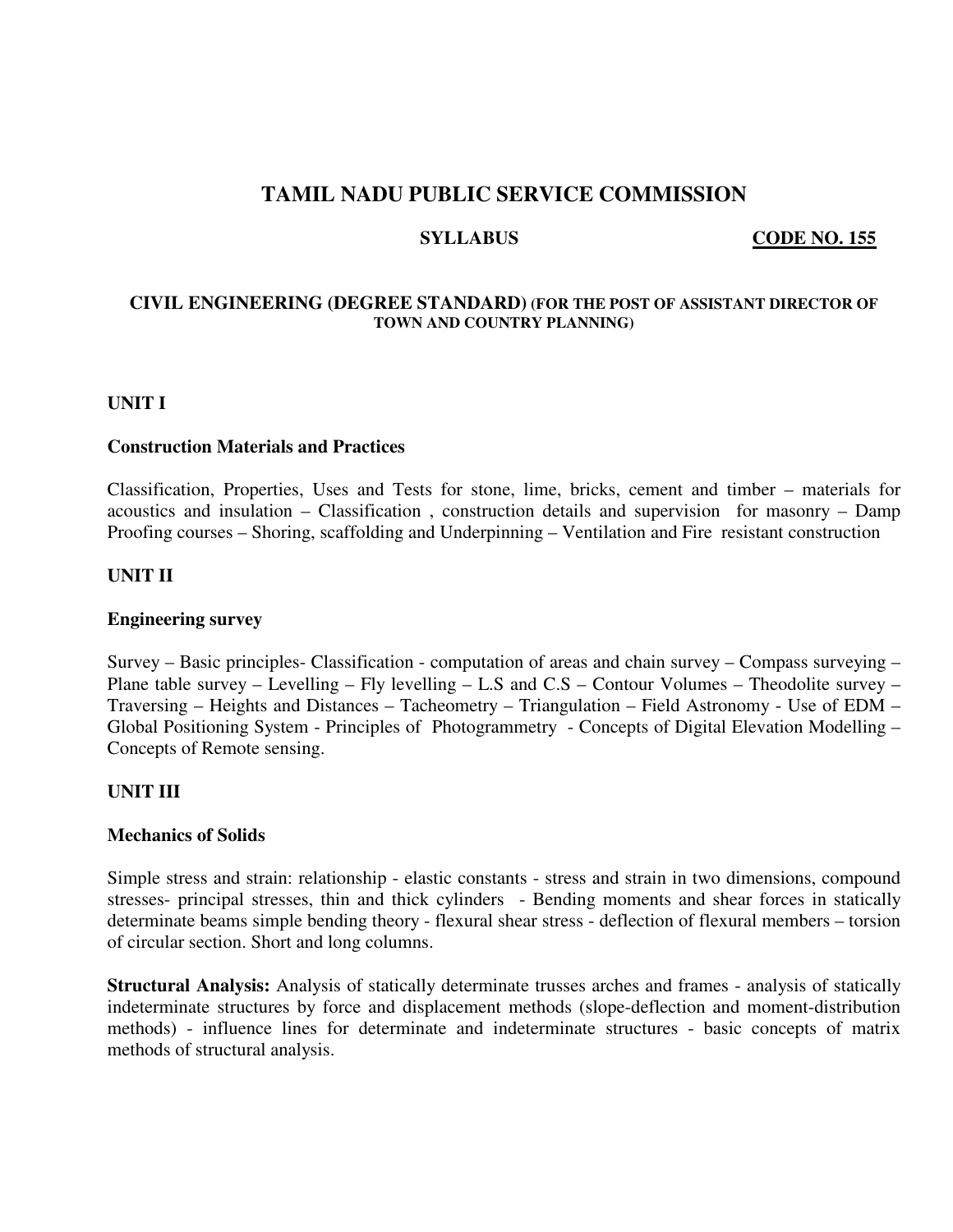## **UNIT IV**

#### **Concrete Structures**

Basic working stress and limit states design concepts - design of members subjected to flexure, shear, compression and torsion (beams, columns isolated footings) - basic elements of Prestressed concrete: analysis of beam sections at transfer and service loads – Codal Provisions.

## **Steel Structures**

 Design of tension and compression members, beams and beam-columns, column bases - connections simple and eccentric - plate girders and trusses - plastic analysis of beams and frames.

## **UNIT V**

## **Geotechnical Engineering**

 Properties of soils - soil classification - inter-relationships – Compaction - permeability and seepage – Compressibility and Consolidation - Shear strength – Laboratory and in - situ tests.

Sub-surface investigation - scope, drilling bore holes, sampling, penetrometer tests, plate load test - earth pressure theories - stability of slopes - foundation types - foundation design requirements - shallow foundations – Types and Design of isolated and combined footings - bearing capacity - effect of shape, water table and other factors- stress distribution - settlement analysis in sands and clays - deep foundations - pile types, dynamic and static formulae - load capacity of piles in sands and clays.

## **UNIT VI**

#### **Hydraulics**

Hydrostatics applications of Bernoulli equation, Laminar and turbulent flow in pipes, pipe networks concept of boundary layer and its growth - uniform flow, critical flow and gradually varied flow in channels, specific energy concept, hydraulic jump - forces on immersed bodies - flow measurement in channels - tanks and pipes - dimensional analysis and hydraulic modeling. Applications of Momentum equation, Potential flow, Kinematics of flow - Velocity triangles and specific speed of pumps and turbines.

## **Hydrology and Water Resources**

Hydrologic cycle - Rainfall - evaporation infiltration, unit hydrographs, flood estimation, reservoir design, reservoir and channel routing, well hydraulics. Water resources of Tamil Nadu – Water policy – flood control – drought management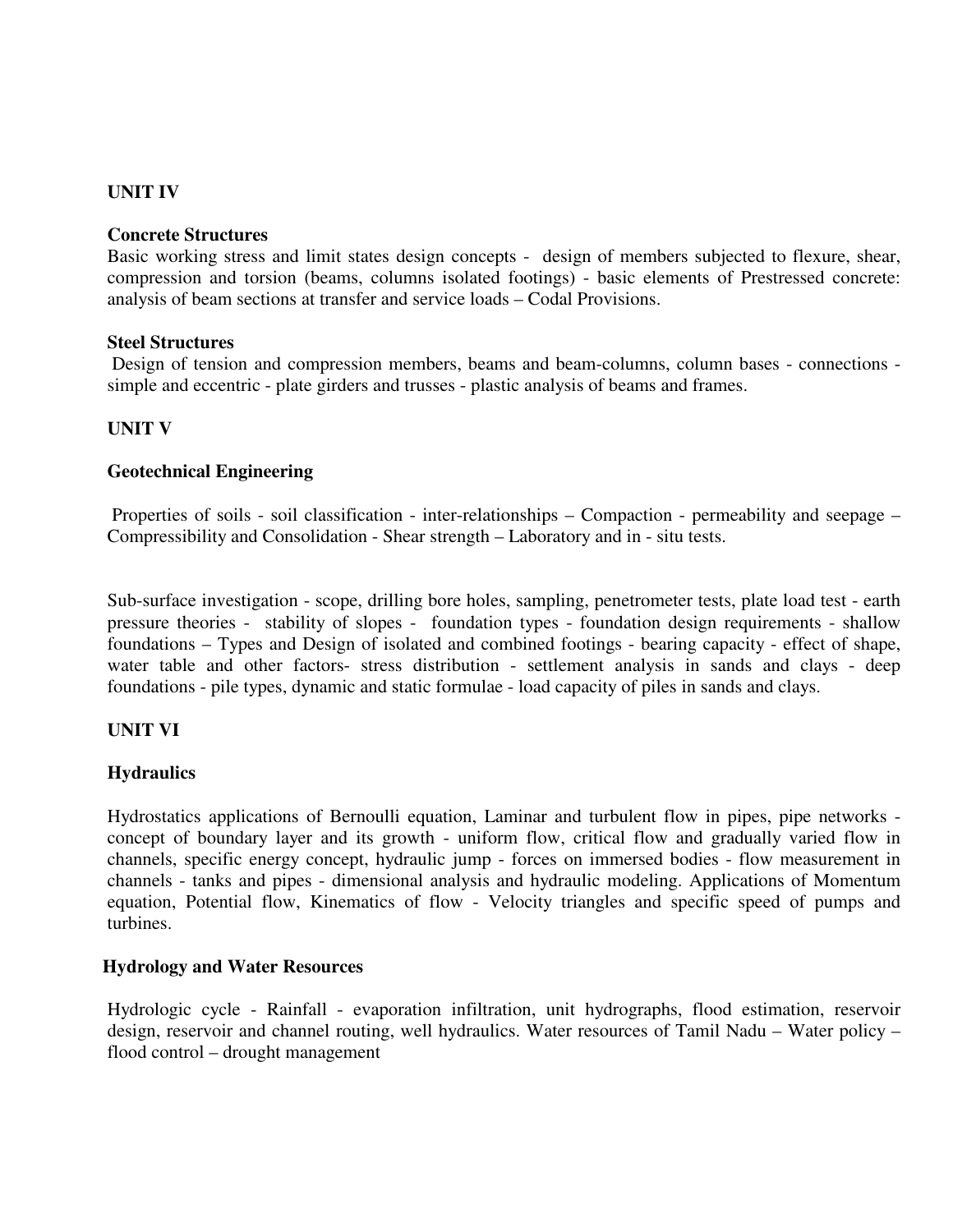## **Irrigation**

Duty, delta, Estimation of evapo-transpiration - crop water requirements - design of lined and unlined canals - waterways - head works, gravity dams and Ogee spillways - Designs of weirs on permeable foundation, Irrigation methods. Irrigation efficencies. Water quality and standards- water logging and salinity- problem soils and reclamation- tank irrigation- rehabilitation of irrigation works- ground waterwell irrigation- conjunctive use.

## **UNIT VII**

## **Water Supply Engineering**

Sources of water and their characteristics - Surface and Groundwater - Development and selection of source -Water quality – Characterization - Water quality standards – Intakes - Estimation of demand - Water quality standards - Basic unit processes and operations for water treatment - Maintenance of treatment units - Conveyance and distribution systems of treated water - Rural water supply- Water softening –Demineralization-Desalination.

## **Wastewater Engineering And Pollution Control**

 Design of sewers - Sewage pumping - Characteristics of sewage and its treatment - Primary, secondary and tertiary treatment of sewage- sludge disposal - effluent discharge standards - industrial wastewater management – Rural sanitation – solid waste management - Sources and effects of air pollution monitoring and control of air pollution - Sources and impacts of noise pollution- measurement of noise and control of noise pollution.

## **UNIT VIII**

#### **Transportation Engineering**

Different modes of transport and their characteristics – traffic surveys – traffic signals and markings

 Highway planning in India - Road classification - Geometric design of highways. Construction of Earth, WBM, bituminous and concrete roads - Drainage of roads - Maintenance of roads.

 Details of components of permanent way - geometric design - points & crossing - signaling Interlocking and level crossings. Airport planning Components of Airport - Site selection - Airport zoning - Harbours & Ports - types - components & their functions - Layout of a harbour - Docks - wet and dry - Break waters.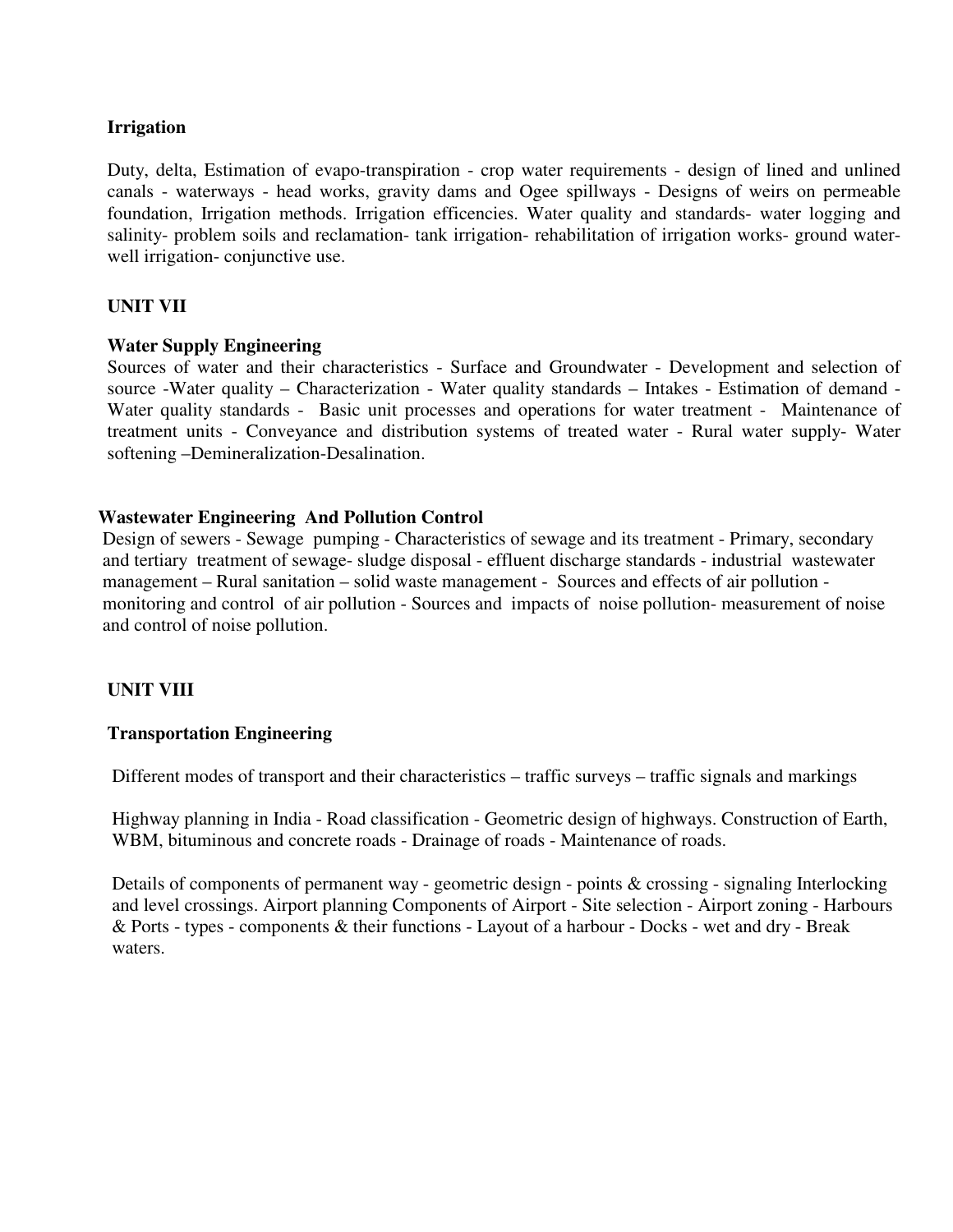## **UNIT IX**

## **Town Planning and Urban Engineering**

Ancient and modern planning – stages ,type of survey, collection of data- objects and principles of zoning – role of density and FSI – Development of new towns – urban modern and satellite towns - levels of planning – preparation of regional and national planning development controls - building bye – laws – zoning – town and country planning acts – land acquisition acts – principles of rural development planning – urbanization – integral rural development programmes – rural housing – use of low cost materials.

## **UNIT X**

## **Concrete Technology and Construction Management**

Types of concrete – testing of fresh and hardened concrete – mix design – quality control – special concreting techniques - concreting equipments – centering and shuttering – slips and moving forms – construction joints.

Construction management – elements and principles of AOA and AON - Construction planning and scheduling – preparation of different types of schedules – methods of scheduling – CPM – PERT – updating of schedules – time-cost trade off – resource planning**.** 

## **UNIT XI**

## **Estimation , Costing & Valuation**

Types of estimates - Detailed estimates for different types of buildings- methods of valuation – depreciation – fixation of rent.

## **UNIT XII**

## **Computer Applications in Civil Engineering**

Types of computers – components of modern computer systems – office automation – word processing – spread sheets and data management – developing flow charts for solving civil engineering problems – CAD – advantages of computer aided drafting over traditional drafting – developing 2D, and3S drawing and solid modelling- Application of GIS in Civil Engineering.